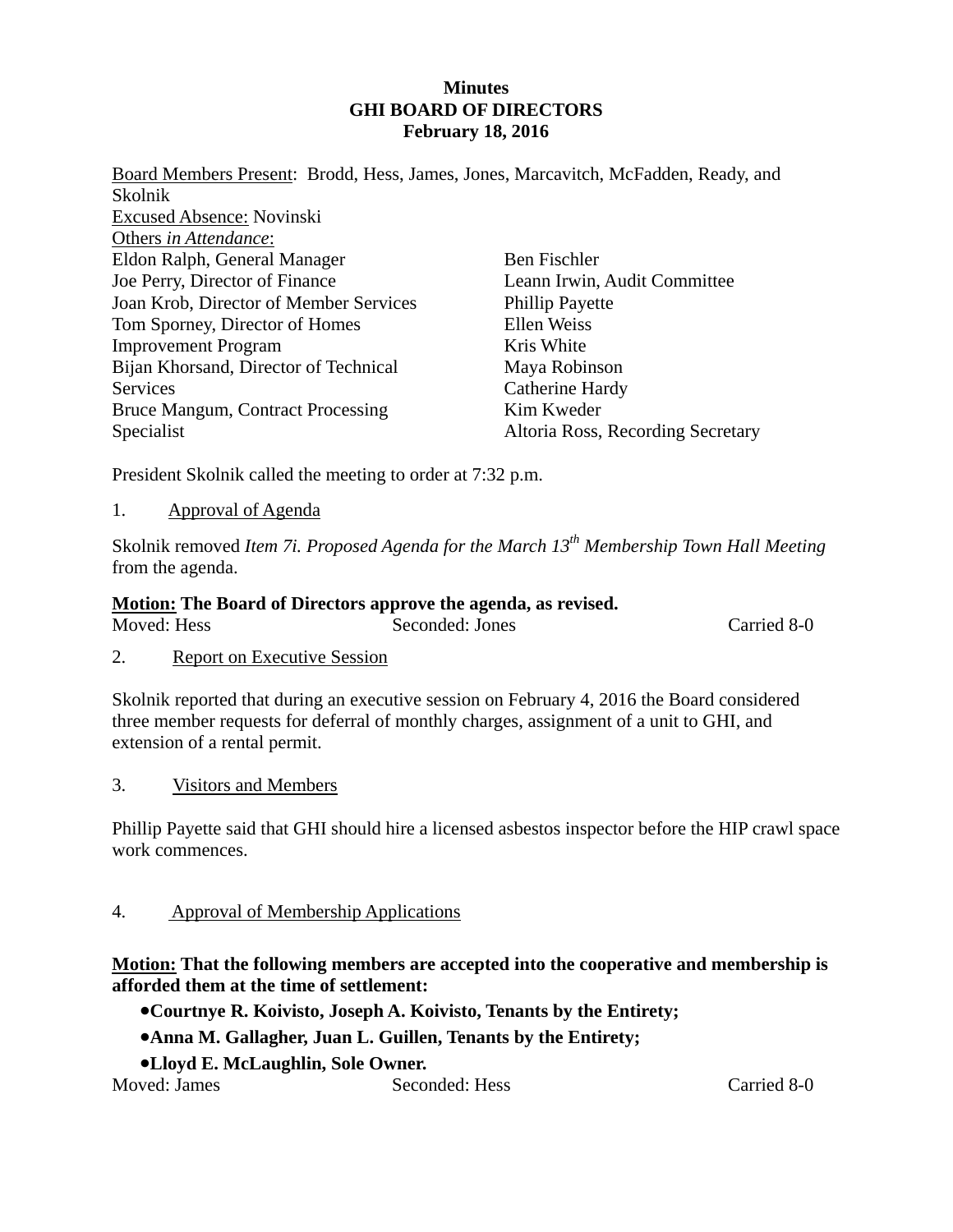## 5. Committee Reports

Brodd said the Ad Hoc Bylaws Task Force will have a report on March 10, but that the Ad Hoc Parking Task Force work is complex and it is unlikely it will have a report by the promised deadline.

## 6. Consent Agenda

There was not a consent agenda for this meeting.

## 7a. Approval of Minutes: December 3, 2015 Re-draft and January 7, 2016

# **Motion: I move that the Board of Directors approve the minutes for the December 3, 2015 meeting.**

| Moved: James             | <b>Seconded Hess</b>                                                                   | Carried 8-0   |
|--------------------------|----------------------------------------------------------------------------------------|---------------|
|                          | Motion: I move that the Board of Directors approve the minutes for the January 7, 2016 |               |
| meeting.<br>Moved: James | Seconded: McFadden                                                                     | Carried 7-0-1 |
| <b>Abstained: Hess</b>   |                                                                                        |               |

## 7b. Review the Companion Animal Committee's Charter

# **Motion: I move that the Board of Directors approve the revised charter for the Companion Animal Committee as presented.**

| Moved: Hess | Seconded: James | Carried 8-0 |
|-------------|-----------------|-------------|
|             |                 |             |

## 7c. 2016 HIP Building Envelope, HVAC & Electrical Contracts, 1<sup>st</sup> Reading

Director of HIP Sporney provided a comprehensive report regarding the process staff has taken to prepare to bid out the work for the three components of the Homes Improvement Program that consists of the building envelope, HVAC, and electrical contracts. Initially, bids were due January 28 but extended to February 3 because of inclement weather.

**Building Envelope** (*windows, doors, siding*): Requests for Proposals were sent to 36 contractors and 6 contractor networks and 5 contractors bid.

| <b>Contractors</b> |       | <b>Windows</b> | Costs for Individual Replacement Reserve<br><b>Items</b><br>Entry doors | Siding    | Sub-total for<br>RR items | Cost for<br>Addition<br>Maintenance<br><b>Items</b> | Cost for<br>Optional<br><b>Items</b> | Overall Total<br>Cost |
|--------------------|-------|----------------|-------------------------------------------------------------------------|-----------|---------------------------|-----------------------------------------------------|--------------------------------------|-----------------------|
| Katchmark          |       | \$1,243,015    | \$641,440                                                               | \$918,330 | \$2,802,785               | \$200,183                                           | \$273,741                            | \$3,276,709           |
|                    | block | \$236,489      | \$118,639                                                               | \$-       | \$355,128                 |                                                     |                                      |                       |
|                    | brick | \$282,772      | \$117,358                                                               | \$-       | \$400,130                 |                                                     |                                      |                       |

#### Bids for Building Envelope Components (windows, doors, siding)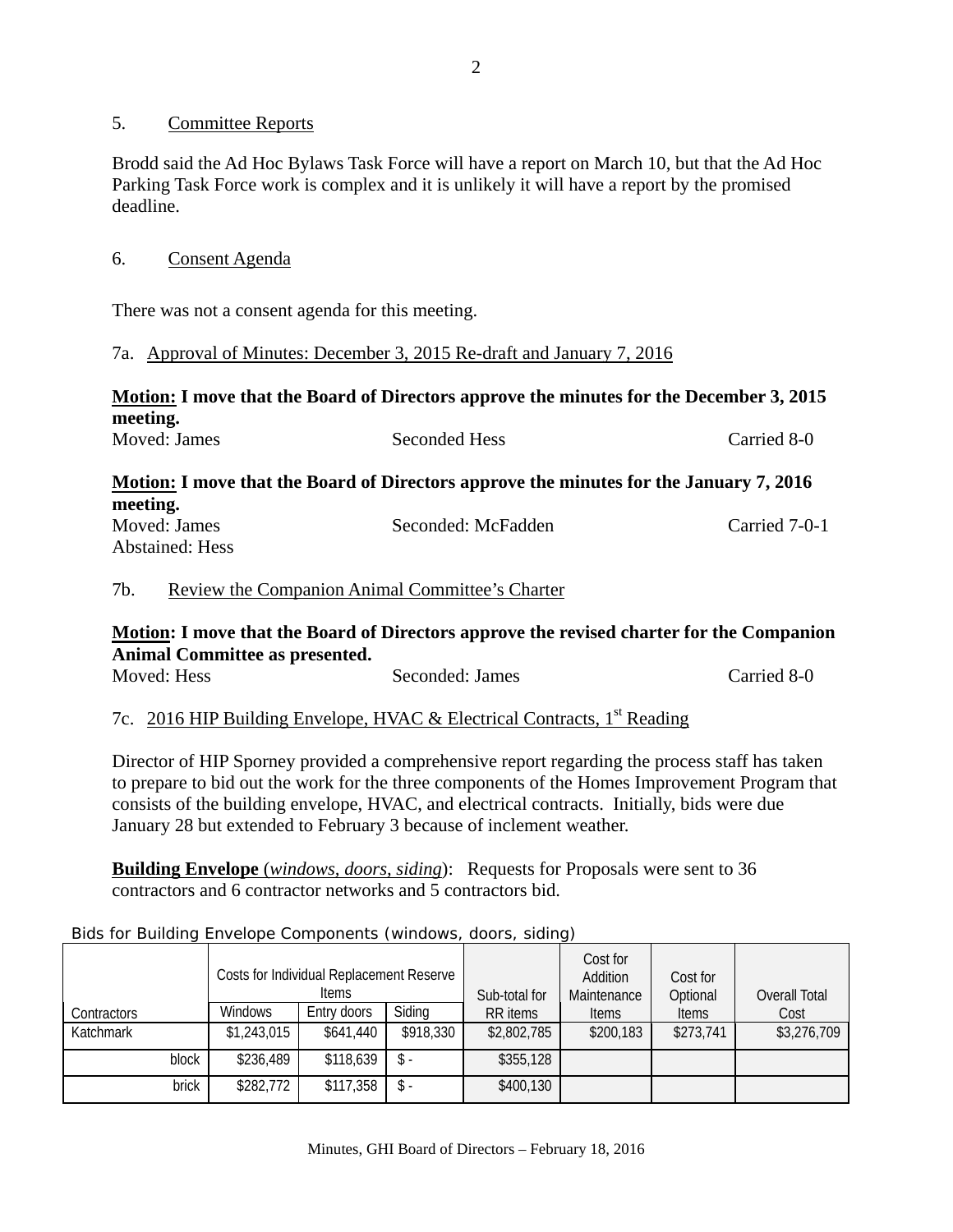| frame                      | \$723,754   | \$405,443 | \$912,475        | \$2,041,672 |           |          |             |
|----------------------------|-------------|-----------|------------------|-------------|-----------|----------|-------------|
| boiler rooms               |             |           | \$5,855          | \$5,855     |           |          |             |
|                            |             |           |                  |             |           |          |             |
| <b>Acadia Builders LLC</b> | \$1,223,740 | \$655,394 | \$829,062        | \$2,708,196 | \$211,159 | \$55,936 | \$2,975,292 |
| block                      | \$214,039   | \$120,384 | $\updownarrow$ . | \$334,423   |           |          |             |
| brick                      | \$277,013   | \$135,380 | $\updownarrow$ . | \$412,393   |           |          |             |
| frame                      | \$732,688   | \$399,630 | \$815,877        | \$1,948,195 |           |          |             |
| boiler rooms               |             |           | \$13,185         | \$13,185    |           |          |             |
|                            |             |           |                  |             |           |          |             |
| AAPCO                      |             |           |                  |             |           |          | \$3,591,705 |
| Idea Builders              |             |           |                  |             |           |          | \$3,474,481 |
| American Exteriors*        |             |           |                  |             |           |          | \$578,070   |

Note: AAPCO and Idea Builders submitted a breakdown of their bid costs; but these are not shown here since their bids are higher than Katchmark's and Acadia Builders

\* American Exterior only submitted a bid for one of the six schedules

**Motion: I move that the Board of Directors authorizes the manager, for first reading, to enter into a contract with Acadia Builders LLC for the installation of envelope components of 2016 HIP at 326 units at its bid of \$2,975,292, plus 10% for contingencies and opt-in member changes, for a total not to exceed \$3,272,821.** 

Moved: Hess Seconded: Jones Carried 8-0

**HVAC Components** – **63 split-system heat pumps**: Requests for Proposals were sent to 85 contractors and 6 contractor networks; 2 contractors bid:

| Bids for HVAC Components (63 split-system heat pumps) |                 |                             |                      |                                                                      |            |             |                                                     |                | Routine Repairs         |  |
|-------------------------------------------------------|-----------------|-----------------------------|----------------------|----------------------------------------------------------------------|------------|-------------|-----------------------------------------------------|----------------|-------------------------|--|
|                                                       | Type of<br>Unit | Total Cost of<br><b>Bid</b> | Average<br>unit cost | Cost based on quantity of air handlers<br>Qty: 4<br>Qty: 3<br>Qty: 2 |            |             | Preventive Mtc<br>Agreement<br>(PMA)<br>2x per year | labor<br>w/PMA | labor w/o<br><b>PMA</b> |  |
| Dave's<br>Mechanical                                  | Mitsubishi      | \$579,650.00                | \$9,200.79           | \$6,995.00                                                           | \$9,090.00 | \$10,995.00 | \$169.00                                            | \$130/hr       | \$130/hr                |  |
| Capps<br>Mechanical                                   | Carrier         | \$401,799.00                | \$6,377.76           | \$5,617.00                                                           | \$6,259.00 | \$7,257.00  | \$200.00                                            | \$65/hr        | \$85/hr                 |  |
|                                                       |                 |                             |                      |                                                                      |            |             |                                                     |                |                         |  |
| Actual unit<br>cost during<br>the Pilot<br>Program    | Mitsubishi      |                             | \$7,939.38           |                                                                      | \$7,254.50 | \$9,080.83  |                                                     |                |                         |  |

3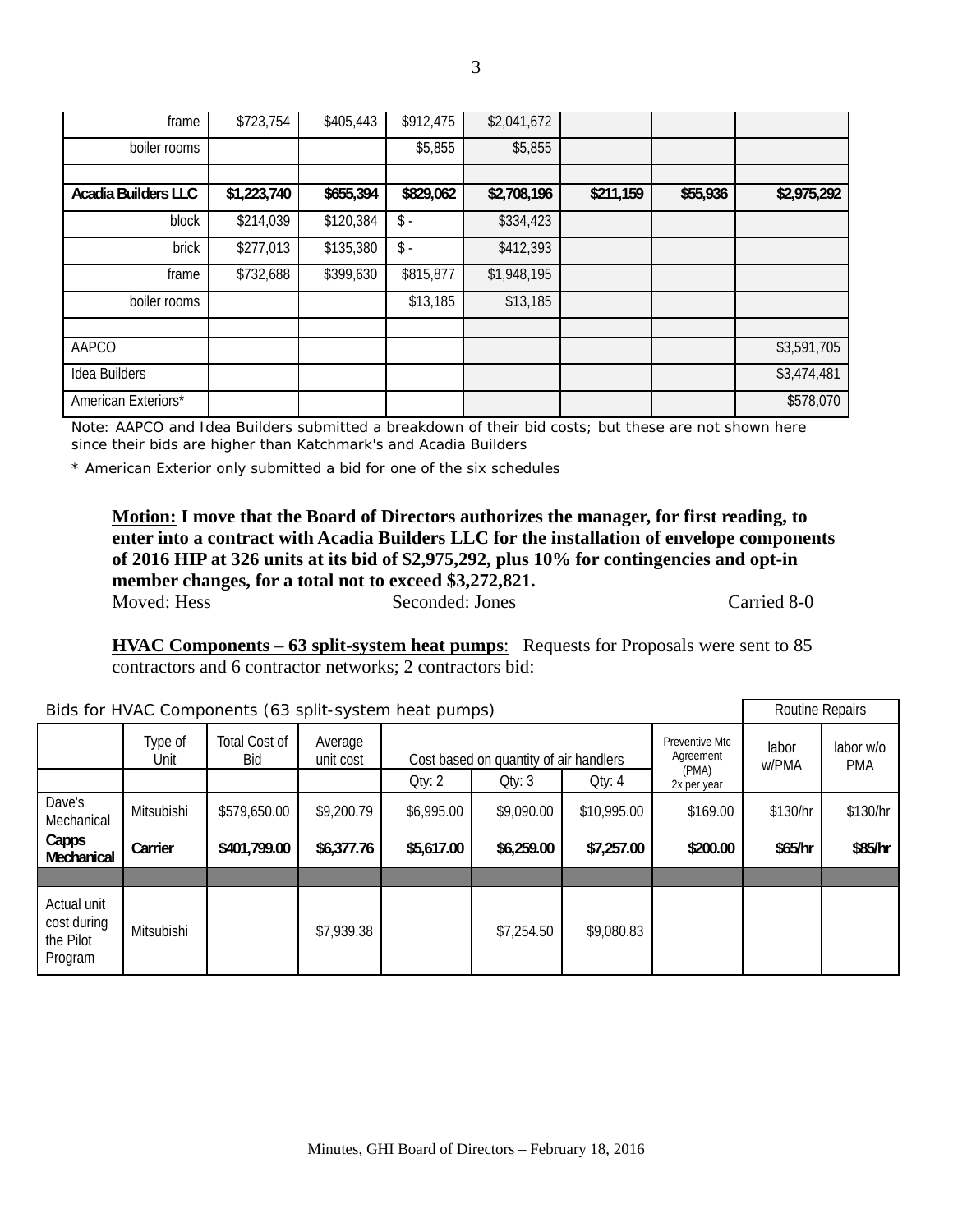**Motion: I move that the Board of Directors authorize the manager, for first reading, to enter into a contract with Capps Mechanical for the installation of 63 optional HVAC minisplit heat pumps during the 2016 phase of the HIP at its bid of \$401,799.00, plus 10% for contingencies and opt-in member changes, for a total not to exceed \$441,979.**  Moved Hess Seconded: Jones Carried: 8-0

The Board requested Sporney to further research Capps Mechanical's experience with maintenance and repairs with Carrier equipment in comparison with that of Mitsubishi.

Electrical Components (*baseboard heaters, radiant heaters, exhaust fans, thermostats*): Requests for Proposals were submitted to 47 contractors and 6 contractor networks; one bid was received from Best Way Electric.

|                          |     | baseboard<br>htrs / unit | reserves<br>subtotal | AMP      | <b>GHI</b> total | digital t'stat,<br>programmable<br>1st flr, nonprog<br>2nd flr | bath<br>exhaust<br>fan | kitchen<br>exhaust<br>fan | radiant<br>bath heater | radiant<br>kitchen<br>heater | permits  | member opt-<br>ins | contract<br>total |
|--------------------------|-----|--------------------------|----------------------|----------|------------------|----------------------------------------------------------------|------------------------|---------------------------|------------------------|------------------------------|----------|--------------------|-------------------|
|                          |     |                          |                      |          |                  |                                                                |                        |                           |                        |                              |          |                    |                   |
| <b>Best Way Electric</b> |     |                          | \$269,759            | \$16,367 | \$286,126        | \$55,282                                                       | \$51,085               | \$21,980                  | \$16,935               | \$10,684                     | \$25,800 | \$181,766          | \$467,892         |
| qty                      |     |                          |                      |          |                  | 63                                                             | 85                     | 35                        | 33                     | 18                           | 129      |                    |                   |
| avg                      |     |                          |                      |          |                  | \$877.49                                                       | \$601.00               | \$628.00                  | \$513.18               | \$593.56                     | \$200    |                    |                   |
| budget                   | 326 | \$910                    | \$296,660            |          |                  |                                                                |                        |                           |                        |                              |          |                    |                   |
| estimated                |     |                          |                      |          |                  | \$911                                                          | \$700                  | \$700                     | \$583                  | \$583                        | \$110    |                    |                   |

**Motion: I move that the Board of Directors authorizes the manager, for first reading, to enter into a contract with Best Way Electric for the installation of electrical components of 2016 HIP at 326 units at its bid of \$467,892, plus 10% for contingencies and opt-in member changes, for a total not to exceed \$514,682.**  Moved: Hess Seconded: Jones Carried 8-0

## 7d. 2016 HIP Masonry Crawlspace Contract, 1<sup>st</sup> Reading

Sporney stated that GHI staff inventoried building information and prepared specifications in the fourth quarter 2015 for the 2016 HIP masonry crawlspaces. The scope of the work consists generally of rigid insulation installation and repair, fire stopping floor penetrations, constructing insulated access doors/hatches, and installing ground vapor barriers for masonry homes. Proposals to bid were sent to 76 contractors; three bids were returned:

|                  | block       | brick        | additions  | total        |
|------------------|-------------|--------------|------------|--------------|
| Aquaguard        | \$88,602.00 | \$88,466.00  | \$2,492.00 | \$179,560.00 |
| units            | 60          | 61           |            |              |
| avg              | \$1,476.70  | \$1,348.50   |            |              |
| est              | \$2,265.00  | \$2,265.00   |            |              |
| Foam Insealators | \$99,634.50 | \$101,289.50 | \$2,221.40 | \$203,245.40 |
| Idea Builders    |             |              |            | \$211,819.31 |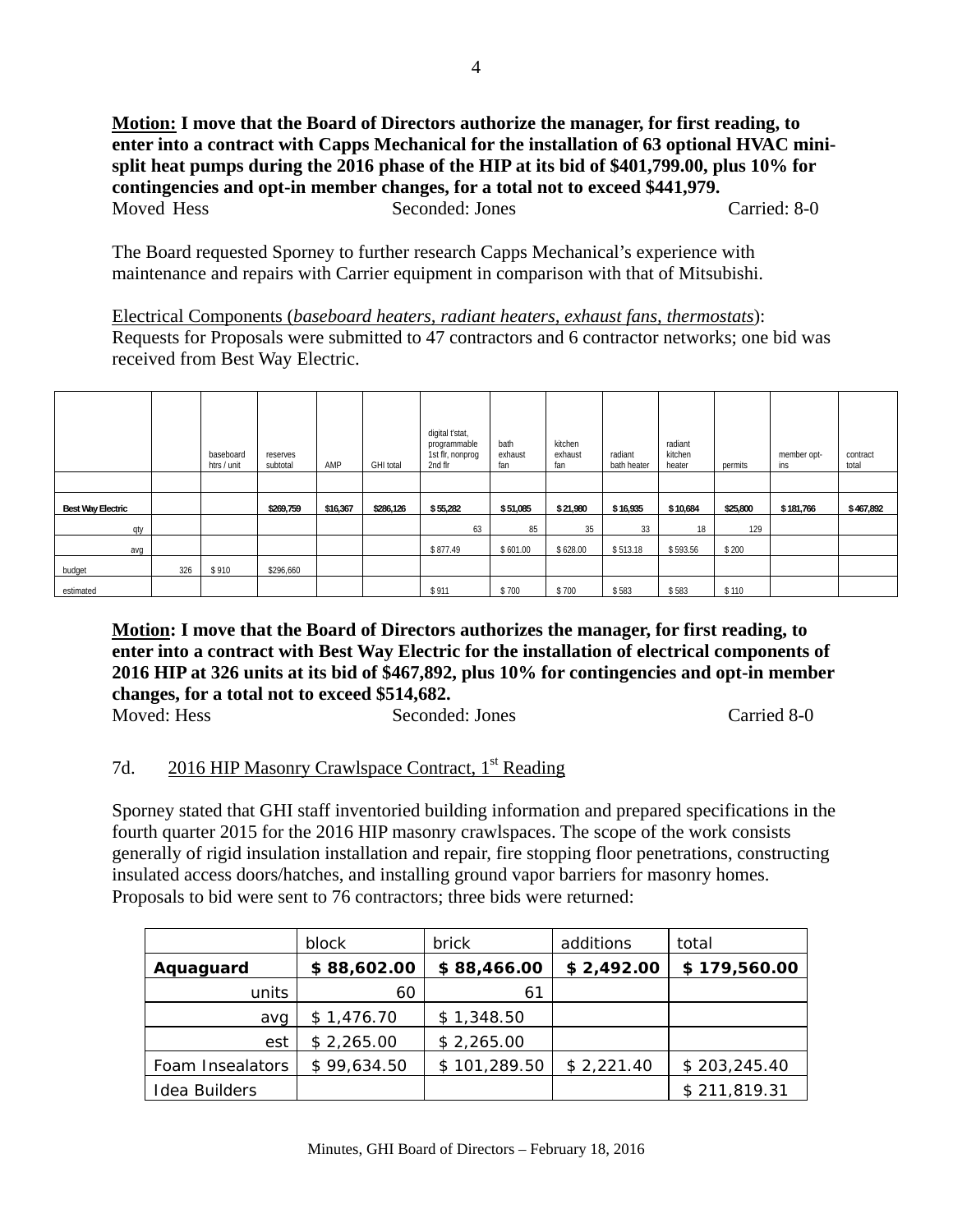**Motion: I move that the Board of Directors authorize the manager, for first reading, to**  enter into a contract with AquaGuard Waterproofing for the installation of masonry **crawlspace improvements during 2016 HIP at its bid of \$179,560, plus 10% for contingencies, for a total not to exceed \$197,516.** 

| Moved: Hess | Seconded: Jones                                               | Carried 8-0 |
|-------------|---------------------------------------------------------------|-------------|
| 7e.         | Review Proposed Mutual Ownership Contracts for 10A-B Crescent |             |

On January 21, 2016, the Board approved the use of 10A Crescent Rd as additional museum space by the City of Greenbelt, subject to the following conditions: (1) new non-residential Mutual Ownership Contracts for 10A and 10B Crescent Rd must be created and approved by the Board of Directors, and (2) the City of Greenbelt would pay all legal costs associated with the creation of the new Mutual Ownership Contracts for the two units.

The Board was provided with and reviewed the newly revised non-residential MOC's for 10A and 10B Crescent Road that is similar to those created for two other non-residential units in GHI last year. The attorneys for the City of Greenbelt and GHI have reviewed the document.

**Motion: I move that the Board of Directors approve the format of the new Mutual Ownership Contract for 10A and 10B Crescent Rd as presented that will take effect when the Board approves a membership application for the City to acquire the membership interest in 10A Crescent Rd.** 

| Moved: Hess | Seconded: Ready | Carried 8-0 |
|-------------|-----------------|-------------|
|-------------|-----------------|-------------|

7f. Proposal to Extend Deadline for Submitting Fee Deferral Applications to March 18<sup>th</sup>

Last February  $4<sup>th</sup>$ , the Board approved fee deferral agreements that members would sign in order to defer payments of increased fees associated with the crawlspace improvements that GHI would install during 2016 to 2020.

**Motion: I move that the Board of Directors extend the deadline to March 18, 2016, for GHI to accept applications from members who are desirous of participating in the fee-deferral program.** 

| Moved: Hess | Seconded: Jones | Carried 8-0 |
|-------------|-----------------|-------------|
|             |                 |             |

# **Amendment: add the following at the end of the sentence: "and increase the amount that can be deferred to \$50 per month."**

Moved: Jones Seconded: Brodd Failed 2-6 Opposed: Marcavitch, Ready, James, Skolnik, McFadden, and Brodd

Vote taken on the amendment failed. Vote on the motion, as presented, carried 8-0.

# 7g. Financing HIP Optional Improvements Through GHI's Approved Lenders

Director of Finance Perry stated that GHI is not in a position to provide loans to members since it is not a licensed lending institution. He stated that several approved lenders could provide such funding to members and added that Citibank, NCB and Greenbelt Federal Credit Union are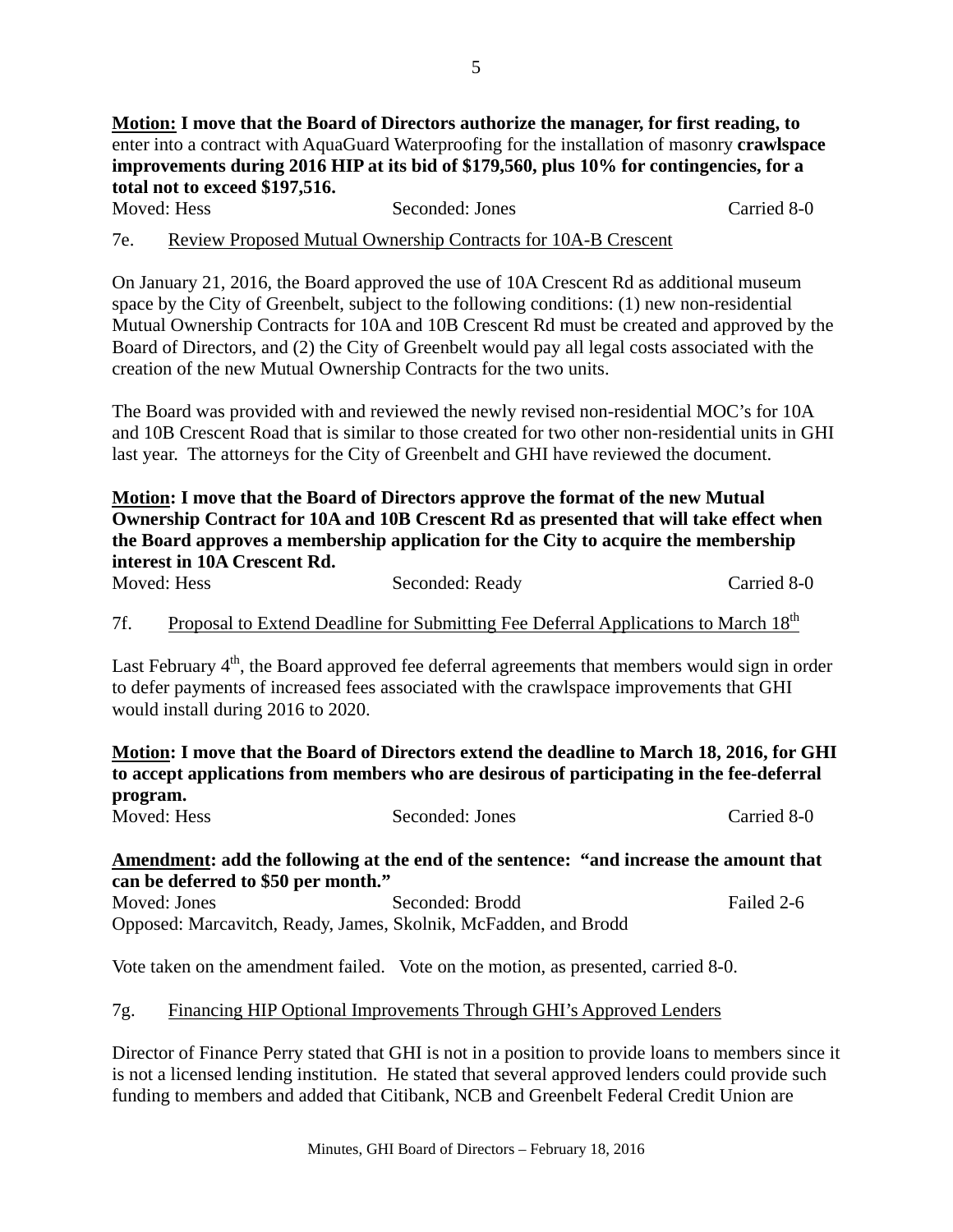willing to offer informational workshops in March on the subject.

## 7h. Request Legislative and Government Affairs Committee to Assess Impact of Zoning Rewrite on GHI

The Prince George's County Planning Department is conducting a comprehensive re-write of the Zoning Ordinance and Subdivision Regulations. The goal is to transform the current zoning code into a more user-friendly zoning ordinance for Prince George's County. The County's effort is to modernize the Zoning Ordinance and Subdivision Regulations in a multi-year project and encourage public input throughout the process.

Last month, the Maryland National Capital Park and Planning Commission (MNCPPC) staff gave a presentation on the zoning re-write project to the 4-Cities Coalition including the City of Greenbelt. The Greenbelt City Council is scheduled to have a work session on the zoning rewrite, and City planning staff will be sharing the results of its review of the MNCPPC's January presentation during the work session. That work session is scheduled for February  $29<sup>th</sup>$  beginning at 8 p.m. in the City Council room of the Municipal Building.

Staff recommends that the Board should request the newly formed Legislative and Government Affairs Committee to assess and advise the Board on the impact of the Zoning Rewrite Project on GHI.

## **Motion: I move that the Board of Directors direct the Legislative and Government Affairs Committee to assess and advise the Board about the impact of the Prince George's County Zoning Rewrite Project on GHI.**

| Moved: Hess | Seconded: James | Carried 8-0 |
|-------------|-----------------|-------------|
|             |                 |             |

Note: Item 7i was deferred to a later meeting.

## 7j. 2016 Spring & Fall Gutter Cleaning Contract,  $1<sup>st</sup>$  Reading

An amount of \$60,000 has been budgeted in 2016 for hiring contractors to clean all gutters in the spring and fall of 2016.

Prices were solicited for the distinct categories of roof types, including detached garages. GHI formally solicited bids from 15 gutter-cleaning contractors. Four bids were received from Gilbert General Contractors - (\$49,628); Bryant's Cleaning Services - (\$48,500); Petria, Inc. - (\$12,418); and DGC Cleaning Services (\$52,840). Staff recommended that the Board discount bids from Bryant's Cleaning Services who did not provide insurance certificate as requested, and Petria whose quality of past work performed at GHI was not satisfactory.

## **Motion: I move that the Board of Directors authorize the manager, for first reading, to sign a contract with Gilbert General Contractor to perform spring and fall cleaning of gutters for GHI brick homes and garages at its bid of \$13,880.**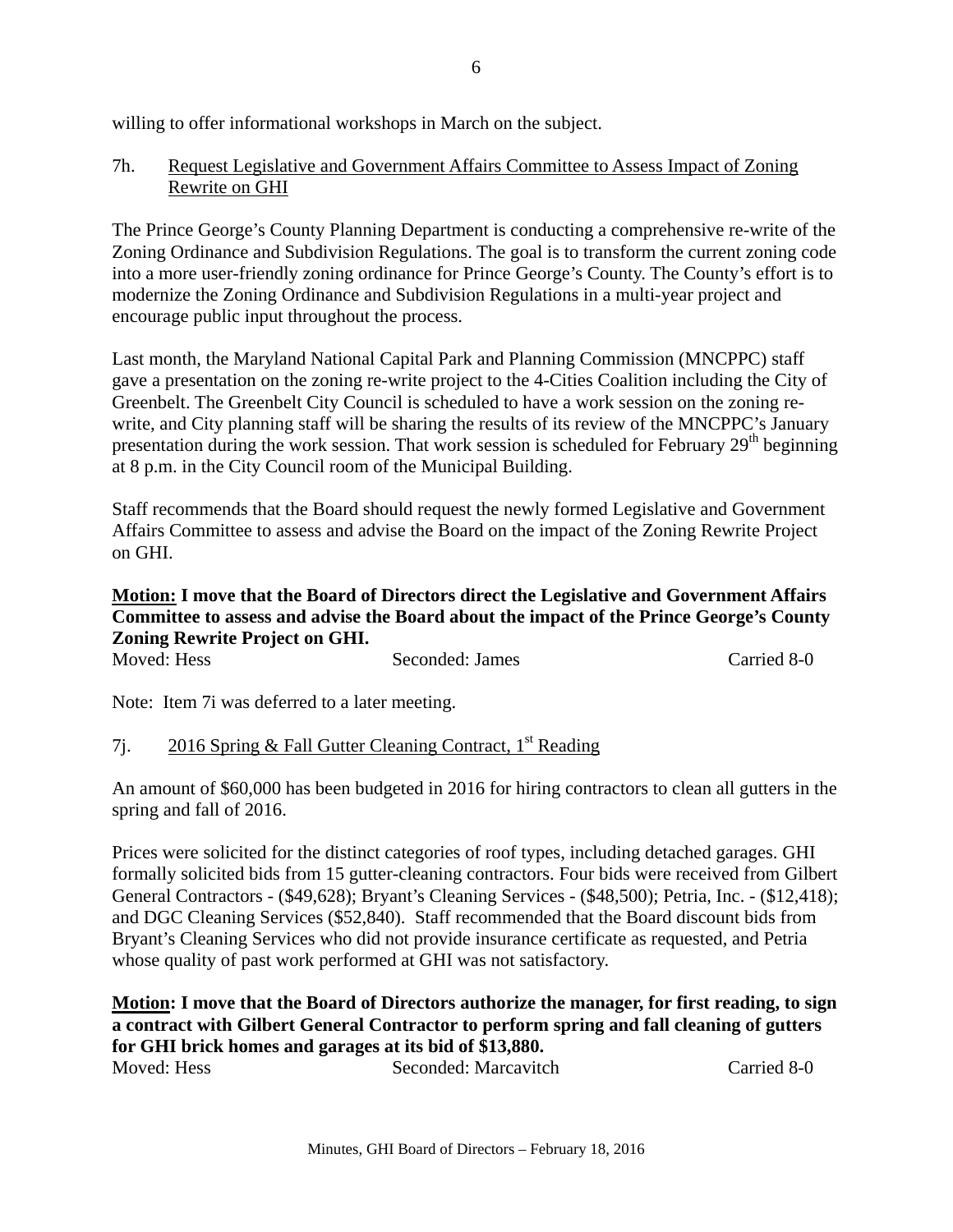# **Motion: I move that the Board of Directors authorize the manager, for first reading, to sign a contract with DGC cleaning services to perform spring and fall cleaning of gutters for GHI frame and block homes at its bid of \$35,440.**

Moved: Hess Seconded: Marcavitch Carried 8-0

## 7k. Contract for Designing Drainage System Improvements, 1<sup>st</sup> Reading

During the past year, the Physical Plant Operations' staff investigated problems resulting from members' complaints of flooding in their yards and with water ponding on sidewalks. Due to the severity of the problems investigated, staff identified 5 locations that would benefit from new drainage designs performed by a civil engineering firm. Oyster, Imus and Petzold (OIP), a firm that satisfactorily performed underground utility design work for GHI in the past, was asked to bid and responded the cost for the design work would be \$13,200. Staff anticipates that if approved, the projected work could proceed during this summer/fall.

Motion: I move that the Board of Directors authorize the Manager, for 1<sup>st</sup> reading, to enter **into a contract with Oyster Imus and Petzold to develop designs of drainage improvement systems for yards at 14 U-V Hillside, 13 A-B Ridge Rd, 18V Ridge Rd, 9 L-M Research Rd and 2A Westway, at its bid of \$13,200, plus 10% for contingencies, for a total not to exceed \$14,520.**

Moved: Hess Seconded: Jones Carried 8-0

#### 8. Items of Information

Items of information included the Committee Task List and the Monthly GHI and City Calendars.

9. President

Skolnik asked the Board to reserve the following dates on their calendars: Wednesday, March 2 for a work session to consider the draft report of the Ad Hoc Preservation Task Force, and Wednesday, April 20, for an online Board training retreat.

- 10. Board Members
	- Ready suggested that Board and, perhaps, key staff members schedule a tour of the Greenbelt Museum and ask the museum staff about the possibility of presenting a Board/Staff training on the historical significance of Greenbelt---perhaps a modified version of its docent training program. She also suggested, to encourage a feeling of "we're all in this together", that GHI print and sell T-shirts with the HIP logo and each HIP year (e.g., "I'm 2018").
	- Hess asked for an update on encouraging members with additions to get them on the Additions Maintenance Program (AMP.)
	- Brodd expressed gratitude to the Buildings Committee and staff for an exceptional completion of the pilot project.
- 11. Manager

No report